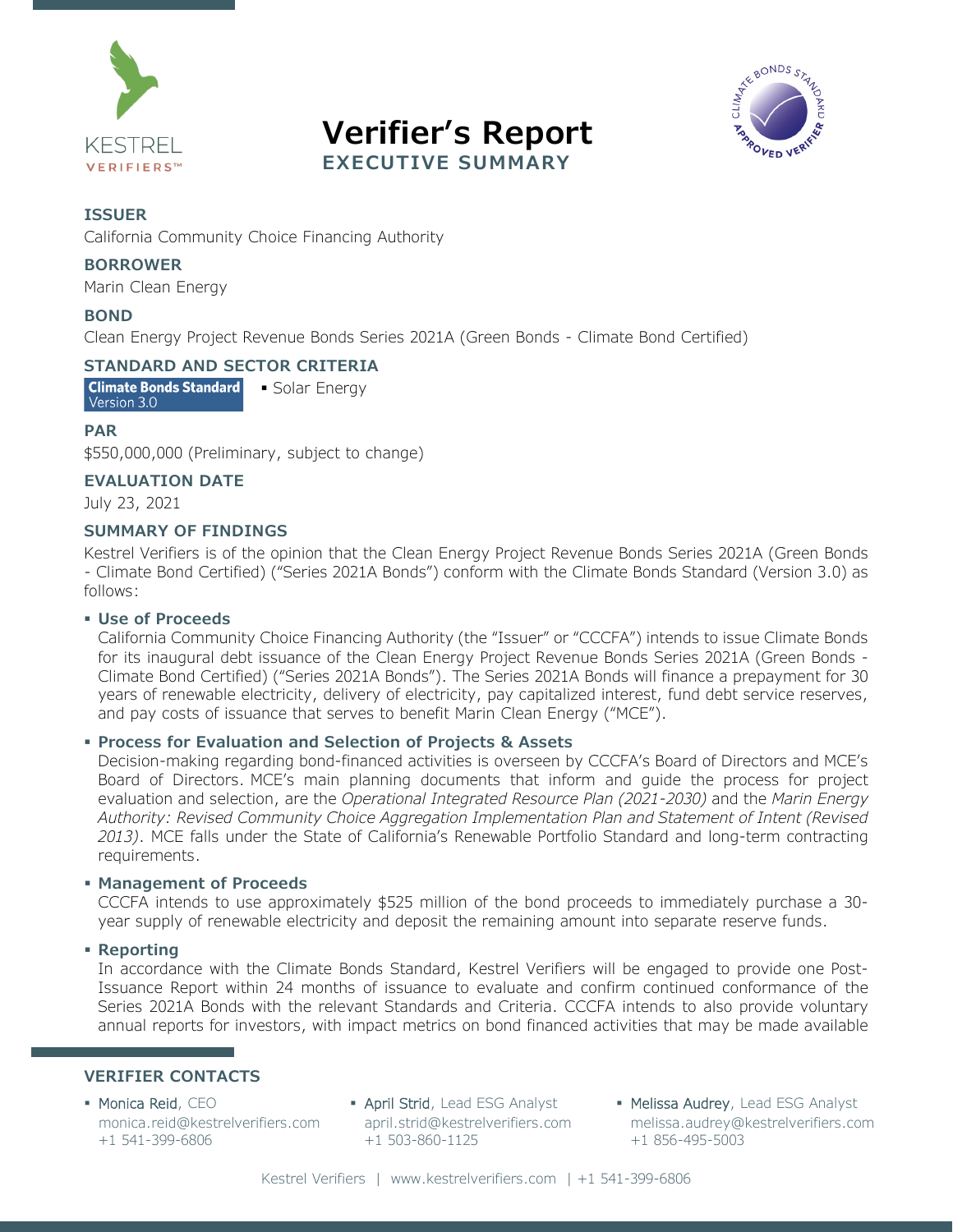on the CCCFA website at CCCFA.org. CCCFA will also post continuing financial disclosures to the Municipal Securities Rulemaking Board (MSRB) annually through the Electronic Municipal Market Access (EMMA) system.

#### **Impact and Alignment with United Nations Sustainable Development Goals**

The series 2021A Bonds support UN Sustainable Development Goals *7: Affordable and Clean Energy*, *9: Industry, Innovation, and Infrastructure*, *11: Sustainable Cities and Communities*, and *13: Climate Action* by financing solar power purchase agreements which supports MCE's Clean Energy Project.

#### **Assurance Conclusion**

Based on the Reasonable Assurance procedures we have conducted, in our opinion, the Series 2021A Bonds conform, in all material respects, with the Climate Bonds Standard, and the bond-financed activities are aligned with the *Solar Energy* Sector Criteria.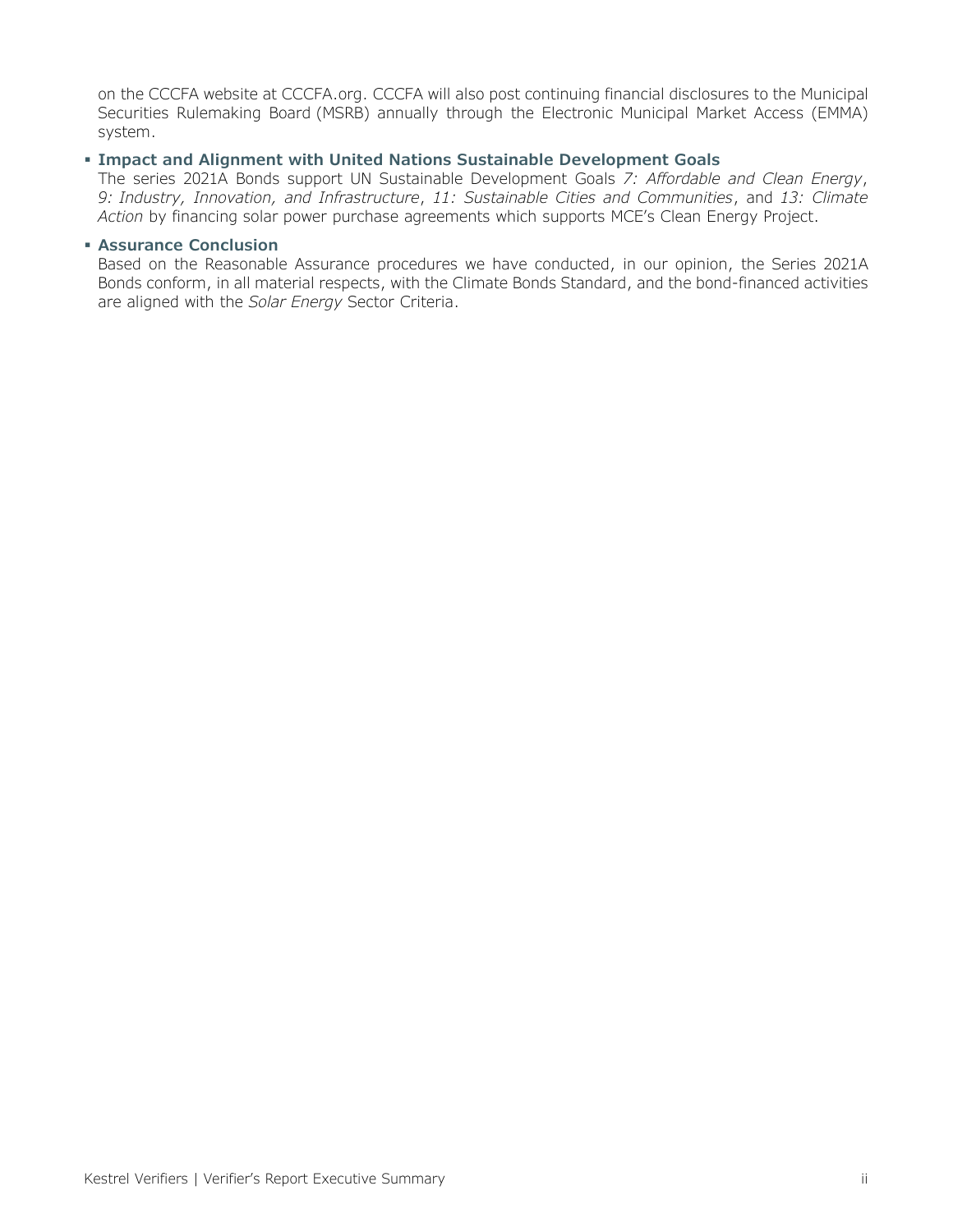

# **Verifier's Report**

| Legal Name of Issuer:     | California Community Choice Financing Authority                                           |
|---------------------------|-------------------------------------------------------------------------------------------|
| <b>Issue Description:</b> | Clean Energy Project Revenue Bonds Series 2021A (Green Bonds - Climate<br>Bond Certified) |
| Project:                  | Marin Clean Energy Project                                                                |
| Standard:                 | Climate Bonds Standard (Version 3.0)                                                      |
| <b>Sector Criteria:</b>   | Solar Energy                                                                              |
| Par:                      | \$550,000,000*                                                                            |
| <b>Evaluation Date:</b>   | July 23, 2021                                                                             |

\*Preliminary, subject to change

#### **CLIMATE BONDS DESIGNATION**

Through the conduit entity California Community Choice Financing Authority (the "Issuer" or "CCCFA"), Marin Clean Energy (the "Borrower" or "MCE") will issue Clean Energy Project Revenue Bonds Series 2021A (Green Bonds - Climate Bond Certified) to finance power purchase agreements.

This Verifier's Report reflects Kestrel Verifiers' view of the CCCFA's projects and financing, allocation and oversight, and conformance of the Series 2021A Bonds with the Climate Bonds Standard (V3.0) and *Solar Energy* Sector Criteria. In our opinion, the Series 2021A Bonds are aligned with the internationally accepted Climate Bonds Standard and the *Solar Energy* Sector Criteria.

#### **ABOUT THE ISSUER AND BORROWER**

The Borrower, Marin Clean Energy ("MCE"), formed in 2008, was the first Community Choice Aggregation ("CCA") Program established in California. It launched service to its first customers in May 2010, and currently serves 30 communities in Marin, Napa, Solano, and Contra Costa counties. MCE is a Joint Powers Authority governed by a 30-member Board of Directors with each community represented by one Supervisor or Councilmember. MCE's mission is to address climate change by reducing energy-related greenhouse gas emissions with renewable energy and energy efficiency at cost-competitive rates while offering economic and workforce benefits and creating more equitable communities.

For the fiscal year ending March 31, 2021, MCE sold 5,256 gigawatt-hours to approximately 540,000 customers, representing approximately \$457,455,000 of revenue and approximately \$30,400,000 of operating income. MCE customers may select from three energy options:

- Light Green: 60% of electricity service is from renewable sources
- Deep Green: 100% of electricity service is from zero-emission solar and wind sources in California
- Local Sol: 100% of electricity service is from locally produced solar power

MCE has become a regional and national leader in deployment of municipal renewable energy and has catalyzed formation of 23 additional CCAs in the State of California. MCE has a goal to provide 85% renewable energy and 95% greenhouse gas-free energy to customers by 2028. MCE meets and exceeds the State's regulatory mandates and greenhouse gas emission reduction targets, and the State Legislature supports CCA expansion.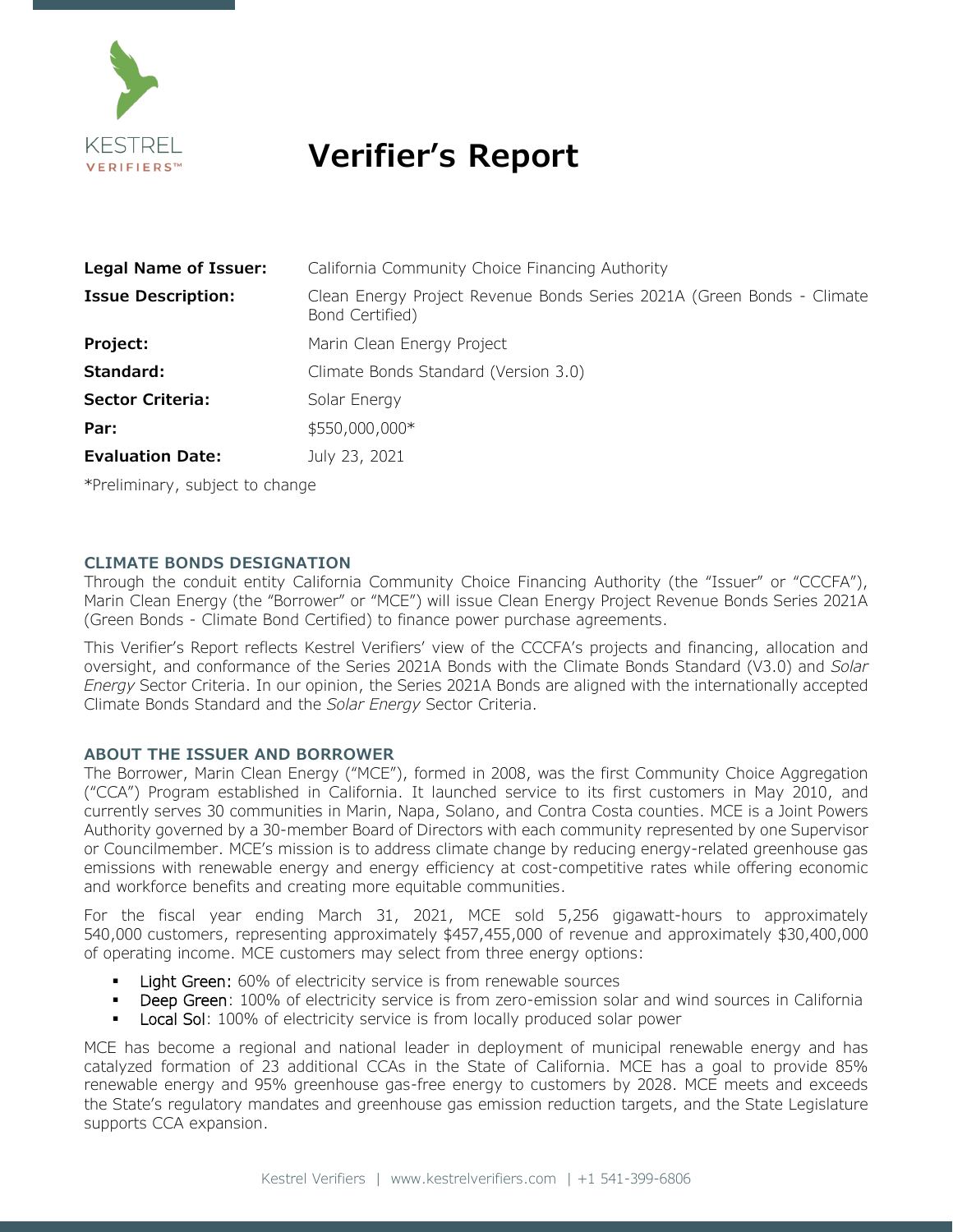The Issuer, California Community Choice Financing Agency (CCCFA), is a new Joint Powers Authority comprised of community choice aggregators including its Founding Members: Marin Clean Energy, Central Coast Community Energy, East Bay Community Energy, and Silicon Valley Clean Energy. CCCFA was incorporated and organized in 2021 for a variety of purposes, including to issue tax advantaged bonds to finance energy prepayments of clean energy. This innovative strategy can help MCE, and other Founding Members remain cost-competitive with other utilities. MCE currently provides 60% of all energy to CCCFA affiliate customers.

In California, CCAs, such as Marin Clean Energy, are considered Electric Load-Serving Entities and are therefore subject to specific reporting requirements, renewable portfolio standards, and reliability standards set forth by the California Public Utilities Commission and the California Energy Commission.

#### **CONFORMANCE WITH CLIMATE BONDS STANDARD AND SECTOR CRITERIA**

CCCFA engaged Kestrel Verifiers to provide an independent verification on the alignment of the Series 2021A Bonds with the Climate Bonds Standard (V3.0) and Certification Scheme, and the *Solar Energy* Sector Criteria. The Climate Bonds Initiative (CBI) administers the Standard and Sector Criteria. Additionally, Kestrel Verifiers has examined alignment of the Series 2021A Bonds with the United Nations Sustainable Development Goals (UN SDGs).

Kestrel Verifiers is a Climate Bonds Initiative Approved Verifier. The Kestrel review team included environmental scientists. We performed a Reasonable Assurance engagement to independently verify that the bonds meet, in all material respects, relevant criteria.

For this engagement, Kestrel Verifiers reviewed CCCFA's Green Bond Framework as well as relevant plans. We examined public and non-public information and interviewed members of CCCFA. Our goal was to understand the planned use of proceeds, procedures for managing proceeds, and plans and practices for reporting in sufficient detail to verify the bonds.

#### **Verifier's Responsibilities**

Kestrel Verifiers' responsibilities for confirming alignment of the Series 2021A Bonds with the Climate Bonds Standard and *Solar Criteria* include:

- assess and certify CCCFA's internal processes and controls, including selection process for projects and assets, internal tracking of proceeds, and the allocation system for funds;
- assess policies and procedures established by CCCFA for reporting;
- assess the readiness of CCCFA to meet the Climate Bonds Standard (V3.0) and *Solar Energy* Sector Criteria; and
- express a Reasonable Assurance conclusion.

#### **Relevant Climate Bonds Sector Criteria and Other Standards**

The Series 2021A Bonds align with the Climate Bonds Standard (V3.0) and *Solar Energy* Sector Criteria (Version 2.1).

#### **Assurance Approach**

Kestrel Verifiers' responsibility was to conduct a Reasonable Assurance engagement to determine whether the Series 2021A Bonds meet, in all material respects, the requirements of the Climate Bonds Standard. Our Reasonable Assurance was conducted in accordance with the Climate Bonds Standard (V3.0) and the *International Standard on Assurance Engagements (ISAE) 3000: Assurance Engagements Other than Audits or Reviews of Historical Financial Information*.

Kestrel Verifiers has relied on information provided by CCCFA. There are inherent limitations in performing assurance, and fraud, error or non-compliance may occur and not be detected. Kestrel Verifiers is not responsible or liable for any opinions, findings or conclusions within the information provided by CCCFA that are incorrect. Our assurance is limited to CCCFA's policies and procedures in place as of July 2021. The distribution and use of this verification report are at the sole discretion of CCCFA. Kestrel Verifiers does not accept or assume any responsibility for distribution to any other person or organization.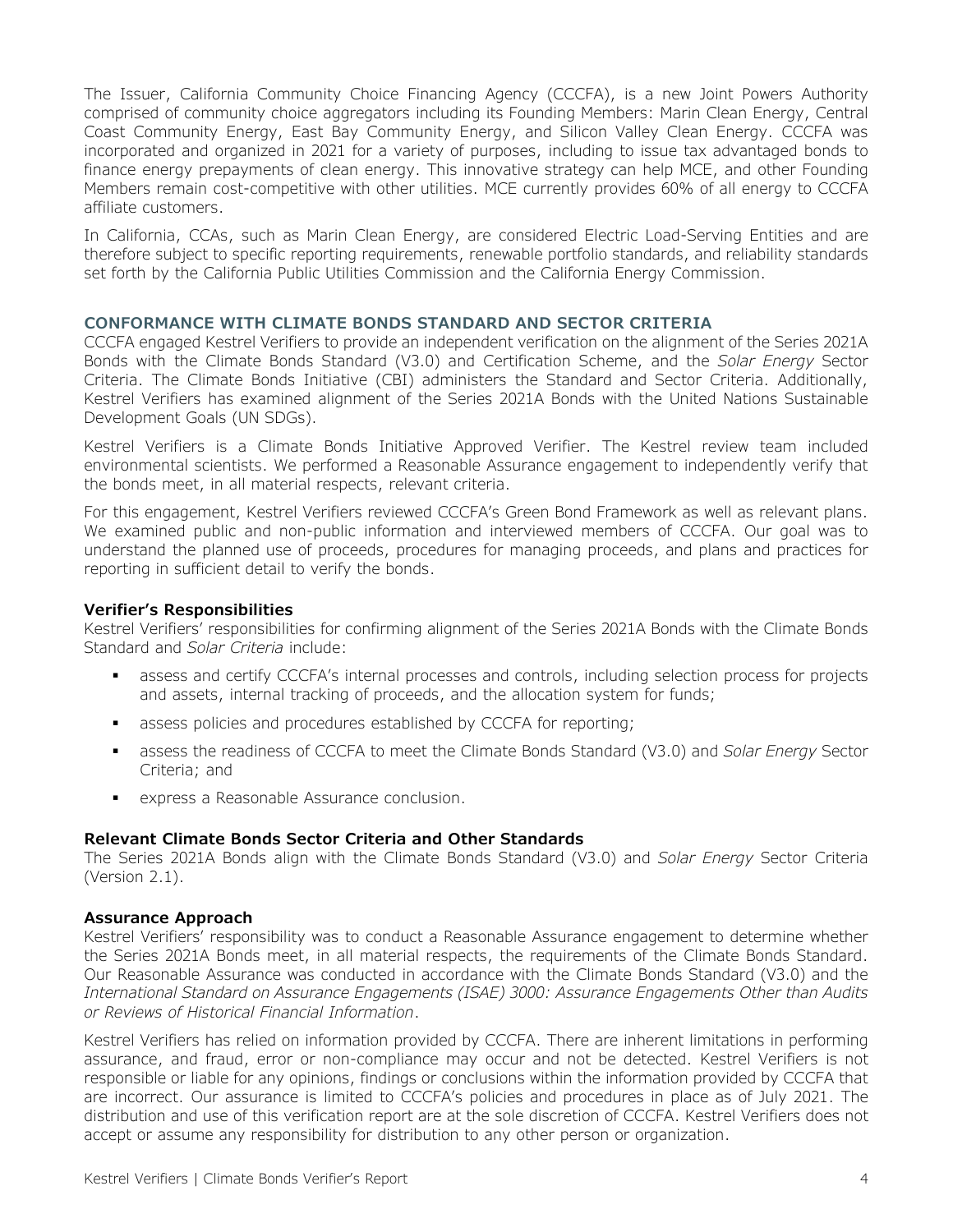#### **Use of Proceeds**

California Community Choice Financing Authority is issuing its inaugural Series 2021A Bonds to fund a prepayment for renewable electricity, delivery of electricity, pay capitalized interest, fund debt service reserves, and pay costs of issuance for the benefit of MCE. The Series 2021A Bonds will primarily finance the prepayment of approximately 30 years of clean energy supply consisting of at least three solar power purchase agreements (PPAs).

#### Transaction Structure

This is the first structured financing of its kind for US municipal solar energy projects. Working through CCCFA as a conduit issuer enables Marin Clean Energy to issue tax-exempt and taxable debt to prepay for renewable energy contracts at a cost-saving discount and presents a model for the 24 other CCA's in California to follow. Further details on the financing structure between entities are discussed in the Official Statement.

#### The Clean Energy Project

The structured financing of the Series 2021A Bonds will support MCE's Clean Energy Project, which involves the procurement of long-term electricity supply at competitive prices. Upon the execution of the Clean Energy Purchase Contract, Marin Clean Energy will assign at least three solar power purchase agreements (PPAs) through a subsidiary of Goldman Sachs; J. Aron & Company LLC.

| PPA Seller                | <b>Type</b> | COD       | Term     | <b>MW</b> |
|---------------------------|-------------|-----------|----------|-----------|
| Antelope Expansion 2, LLC | Solar       | 9/1/2018  | 20 years | 105       |
| Great Valley Solar 1, LLC | Solar       | 9/30/2018 | 15 years | 100       |
| Little Bear Solar 5, LLC  | Solar       | 9/1/2020  | 20 years | 50        |

*Table 1. MCE's Proposed Solar PPA's Under the Clean Energy Purchase Contract*

The Power Purchase Agreements include a backup plan in the event of a material failure in the solar energy project, which involves supplying power from California's electric grid. California has a renewable portfolio standard and a healthy mix of renewable power in the grid, but it is not 100% renewable.

The Clean Energy Purchase Contract has a 30-year term. It is expected that MCE will assign new renewable contracts that will be delivered through the remaining term of the Clean Energy Purchase Contract. Pursuant to MCE's goals and the emission performance standards in California, it is expected that all electric deliveries to MCE through the life of the Clean Energy Purchase Contract will be renewable or zero carbon. A summary of MCE's proposed solar PPAs can be found in Table 1.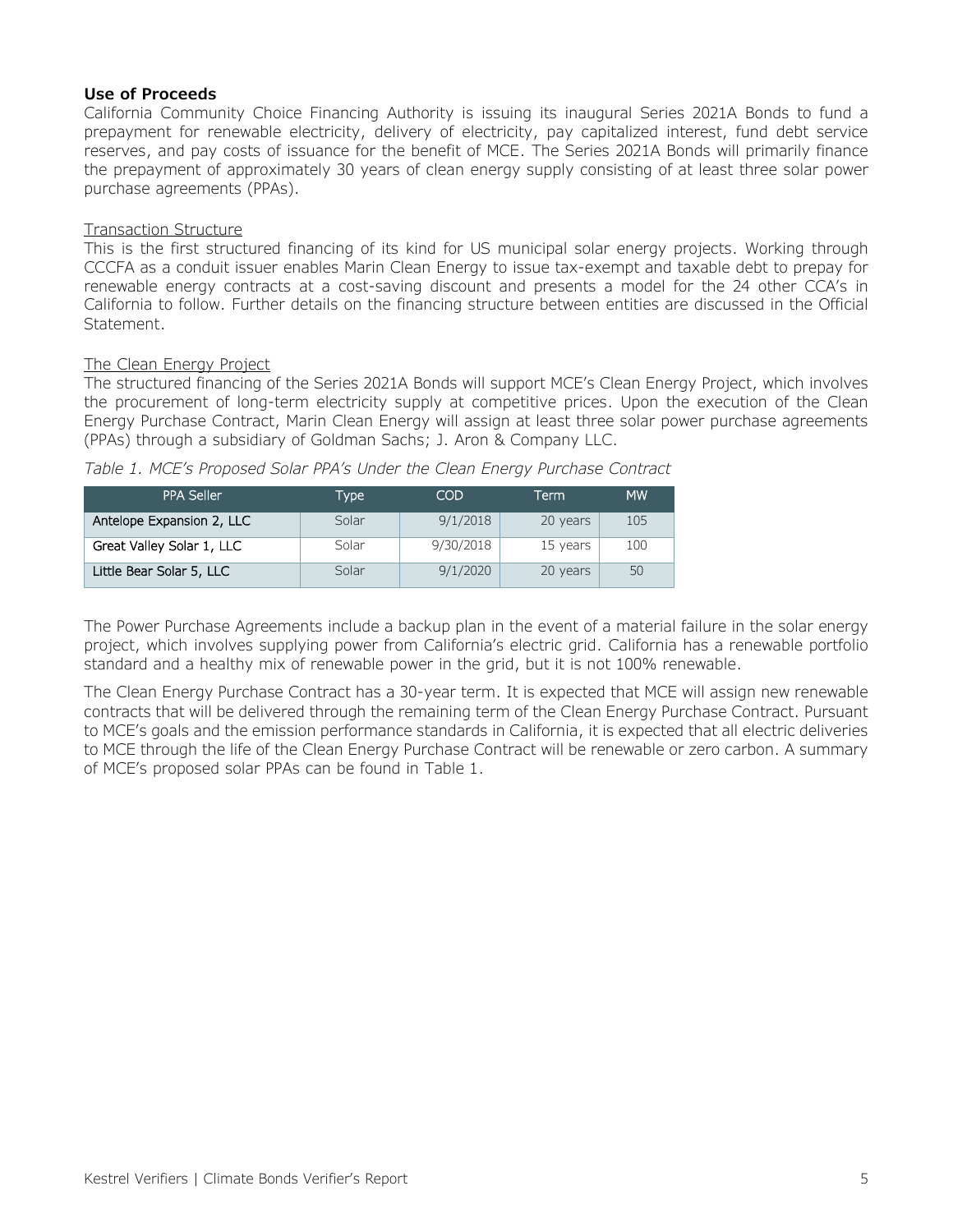#### Sector Criteria for Solar Energy (Version 2.1)

As per the Solar Sector criteria, onshore solar electricity generation is an eligible Project and Asset for Climate Bonds Certification.

#### **Process for Project Evaluation and Selection**

Marin Clean Energy intends to use proceeds of the Series 2021A Bonds to finance prepayment of energy and renewable energy which is aligned with their mission to expand renewable energy and energy savings within the service area. The new energy investments are evaluated and issued under the authority contained in the California Joint Exercise of Powers Act, giving CCCFA the rights over financing and refinancing of energy prepayment through tax advantaged bonds and other obligations. Allowable investments include the purchase of electric energy with environmental attributes, facility improvements, provisions of working capital, and other renewable programs. CCCFA is governed by a Board of Directors who have expertise in public utilities finance, clean energy policy, and sustainable energy projects and are primarily responsible for CCCFA's general management, business affairs, project oversight.

Marin Clean Energy has two primary planning documents that guide operational planning. MCE's *Operational Integrated Resource Plan (OIRP) (2021-2030)* guides prioritization of potential projects and activities for the next ten years. The OIRP includes a goal for MCE to become 95% greenhouse gas free by 2022 and 85% renewable by 2029 by reducing greenhouse gas emissions through increased use of renewables. The OIRP also reinforces MCE's commitment to improving workforce and supplier diversity, creating energy efficient jobs, supporting disadvantaged communities, engaging communities in energy services, and advancement of environmental justice and racial equity. MCE's foundational planning document, *Marin Energy Authority: Revised Community Choice Aggregation Implementation Plan and Statement of Intent (Revised 2013)*, also guides every aspect of project identification and prioritization. Decision-making regarding projects is overseen by a 30-member Board of Directors, each appointed from member municipalities. Additionally, MCE falls under the State of California's RPS and long-term contracting requirements. Marin Clean Energy is demonstrating leadership toward a future with renewable energy with the thorough project selection guidelines intended to reduce greenhouse gases through sustainable energy practices.

#### **Management of Proceeds**

Proceeds from the Series 2021A Bonds will solely be allocated to finance prepayment for renewable energy, pay capitalized interest, fund debt service reserves, and pay costs of issuance. Bonds are limited obligations of CCCFA and are payable solely by the Trust Estate pursuant to the Indenture. The Trust Estate includes only the proceeds, revenues, funds and rights related to the Clean Energy Project.

CCCFA intends to use approximately \$525 million of the bond proceeds to purchase a 30-year supply of renewable electricity. The remaining amount will be deposited into separate reserve funds. Investment of the funds is limited to permittable, qualified investments pursuant to the Indenture.

#### **Reporting**

CCCFA will submit annual continuing disclosures to the Municipal Securities Rulemaking Board (MSRB) through the Electronic Municipal Market Access (EMMA) system so long as the Series 2021A Bonds are outstanding. In accordance with the Climate Bonds Standard, Kestrel Verifiers will be engaged to provide one Post-Issuance Report within 24 months of issuance to confirm continued conformance of the Series 2021A Bonds with the relevant Standards and Criteria. Additionally, CCCFA intends to provide voluntary annual reports with impact metrics. It is expected that these reports will be found on CCCFA's website.

MCE has been transparent with reporting information in the past. MCE released an *Operational Integrated Resource Plan (2021-2030)* and produces annual financial reports, both of which can be found on MCE's website: https://www.mcecleanenergy.org/. MCE has previously released a *2010-2020 Impact Report: A Decade of Choice and Community Power*, which highlights the impacts of MCE's solar projects on environmental justice goals, workforce development, energy cost savings, and metric tons of greenhouse gas emissions reduced over time.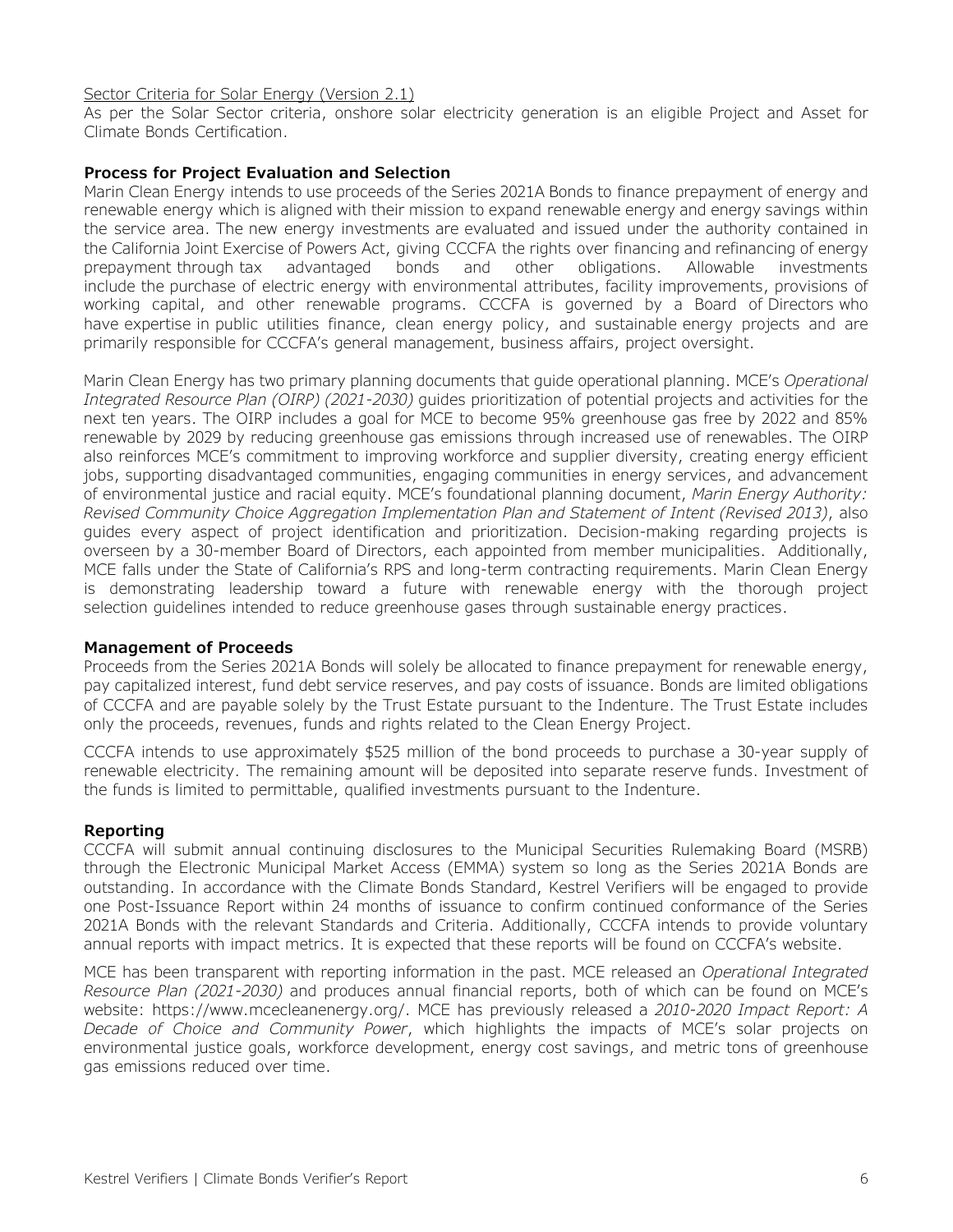#### **IMPACT AND ALIGNMENT WITH UN SDGS**

The Borrower's Clean Energy Project supports and advances the vision of the UN SDGs. A comprehensive list of targets and background on UN SDGs 7, 9, and 11 are available on the United Nations website: [www.un.org/sustainabledevelopment](http://www.un.org/sustainabledevelopment/)

The Clean Energy Project financed by the Series 2021A bonds, including prepayment of renewable energy, support Targets 7.1, 7.2, 9.4, and 11.6. The prepayment of renewable electricity for Marin Clean Energy customers increases renewable energy production and thus aligns with Targets 7.1, 7.2, and 9.1. CCCFA supports Target 9.4 by financing solar and renewable energy to reduce greenhouse gas emissions and create clean energy production. The increased use of renewable energy helps improve air quality and thus supports Target 11.6. Target definitions are included in Appendix A.

## **SUSTAINABLE GOALS**

|                               | Affordable and Clean Energy (Target 7.1, 7.2)                                                                                                                                                                                                       |  |
|-------------------------------|-----------------------------------------------------------------------------------------------------------------------------------------------------------------------------------------------------------------------------------------------------|--|
| <b>7</b> AFFORDABLE AND       | Possible Indicators<br>Renewable energy share in the total final energy consumption<br>Renewable energy produced<br>Metric tons of greenhouse gas emissions avoided<br>٠<br>Number of people with access to clean energy services<br>$\blacksquare$ |  |
|                               |                                                                                                                                                                                                                                                     |  |
| <b>9 INDUSTRY, INNOVATION</b> | Industry, Innovation, and Infrastructure (Target 9.1, 9.4)                                                                                                                                                                                          |  |
|                               | Possible Indicators                                                                                                                                                                                                                                 |  |
|                               | $CO2$ emission per unit of value added                                                                                                                                                                                                              |  |
|                               | Reduction in fossil fuel use as a result of bond projects<br>Total clean energy produced and distributed                                                                                                                                            |  |
|                               |                                                                                                                                                                                                                                                     |  |
| <b>11 SUSTAINABLE CITIES</b>  | Sustainable Cities and Communities (Target 11.6)                                                                                                                                                                                                    |  |
|                               | Possible Indicators                                                                                                                                                                                                                                 |  |
|                               | Annual mean levels of fine particulate matter in cities reduced                                                                                                                                                                                     |  |
|                               | Metric tons of greenhouse gas emissions avoided                                                                                                                                                                                                     |  |
|                               |                                                                                                                                                                                                                                                     |  |
| 13 GLIMATE                    | Climate Action (Target 13.2)                                                                                                                                                                                                                        |  |
|                               | Possible Indicators<br>Metric tons of greenhouse gas emissions avoided                                                                                                                                                                              |  |
|                               |                                                                                                                                                                                                                                                     |  |

#### **ASSURANCE STATEMENT AND CONCLUSIONS**

Based on the Reasonable Assurance procedures we have conducted, in our opinion, the Series 2021A Bonds conform, in all material respects, with the Climate Bonds Standard, and the bond-financed activities are aligned with the *Solar Energy* Sector Criteria. Marin Clean Energy's solar PPAs finance the Clean Energy Project, which expands access and delivery of clean energy. Marin Clean Energy demonstrates leadership in the municipal energy sector by undertaking a first-of-its-kind structured financing through CCCFA and supporting the expansion of CCAs in California.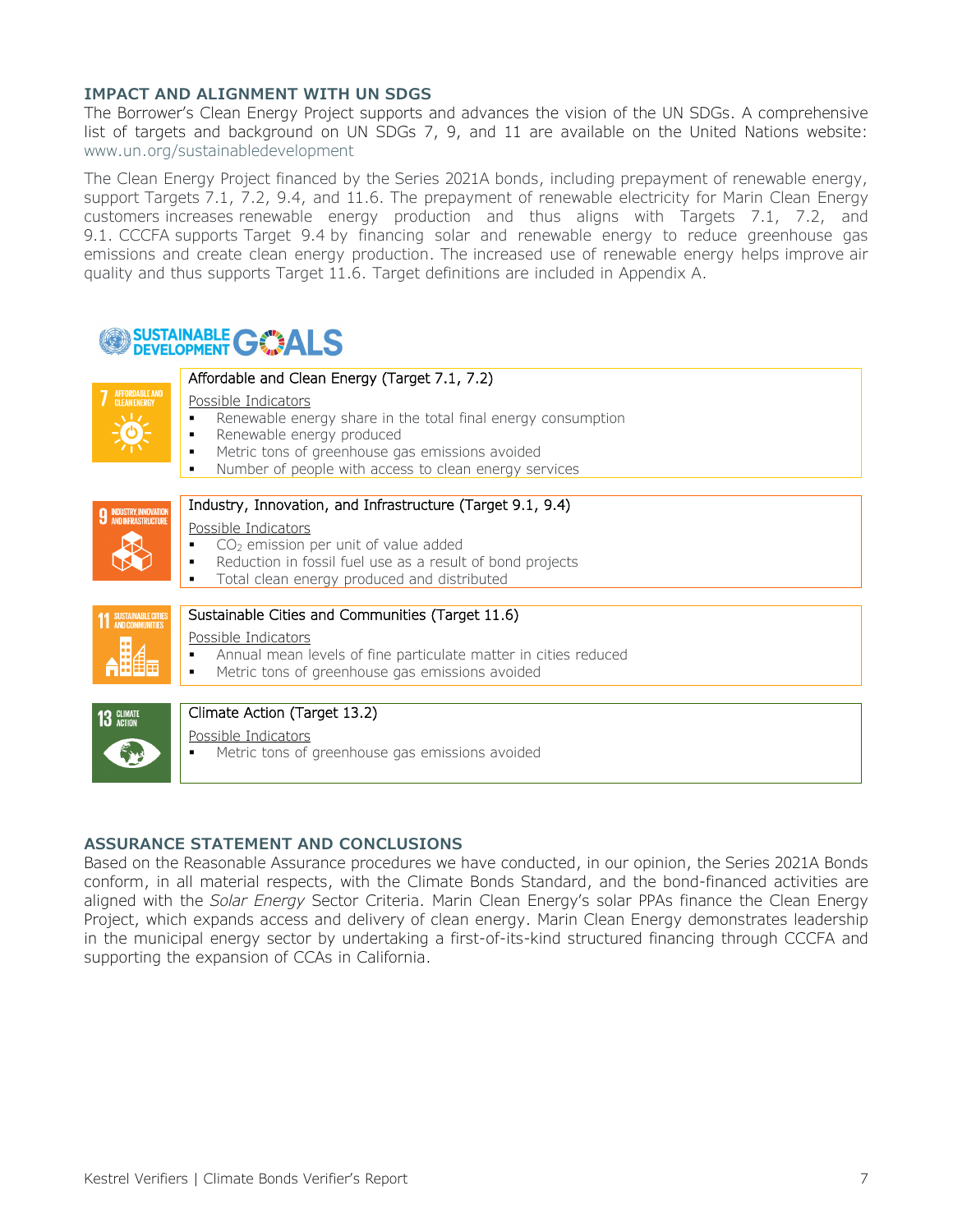

For 20 years Kestrel has been a trusted consultant in sustainable finance. Kestrel Verifiers, a division of Kestrel 360, Inc. is a Climate Bonds Initiative Approved Verifier qualified to verify transactions in all asset classes worldwide. Kestrel is a US-based certified Women's Business Enterprise.

For more information, visit [www.kestrelverifiers.com](http://www.kestrelverifiers.com/)

#### **DISCLAIMER**

This Verifier's Report ("Opinion") aims to explain how and why the discussed financing meets the CBI Climate Bonds Standard based on the information which was available to us during the time of this engagement (July 2021) only. By providing this Opinion, Kestrel Verifiers is not certifying the materiality of the projects financed by the Climate Bonds. It was beyond Kestrel Verifiers' scope of work to review issues relating to regulatory compliance and no surveys or site visits were conducted. Furthermore, we are not responsible for surveillance on the project or use of proceeds. Kestrel Verifiers relied on information provided by the issuer and publicly available information. The Opinion delivered by Kestrel Verifiers does not address financial performance of the Climate Bonds or the effectiveness of allocation of its proceeds. This Opinion does not make any assessment of the creditworthiness of the Issuer, or its ability to pay principal and interest when due. This is not a recommendation to buy, sell or hold the Bonds. Kestrel Verifiers is not liable for consequences when third parties use this Opinion either to make investment decisions or to undertake any other business transactions. This Opinion may not be altered without the written consent of Kestrel Verifiers. Kestrel Verifiers reserves the right to revoke or withdraw this Opinion at any time. Kestrel Verifiers certifies that there is no affiliation, involvement, financial or non-financial interest in the issuer or the projects discussed. Language in the offering disclosure supersedes any language included in this Verifier's Report.

Use of the United Nations Sustainable Development Goal (SDG) logo and icons does not imply United Nations endorsement of the products, services or bond-financed activities. The logo and icons are not being used for promotion or financial gain. Rather, use of the logo and icons is primarily illustrative, to communicate SDG-related activities.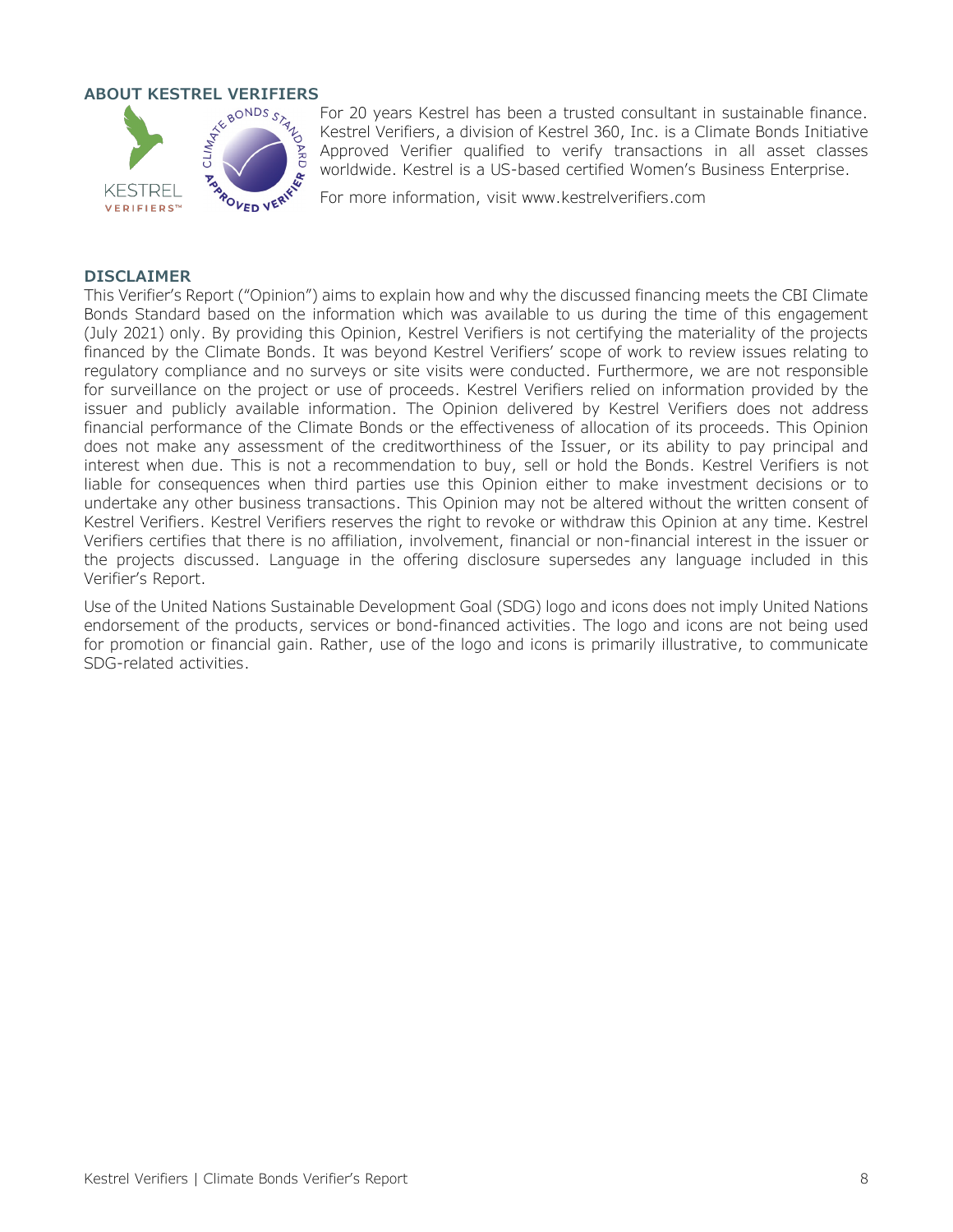

### **Appendix A. UN SDG TARGET DEFINITIONS**

### Target 7.1

By 2030, ensure universal access to affordable, reliable and modern energy services

#### Target 7.2

By 2030 increase the share of renewable energy in the global energy mix

#### Target 9.1

Develop quality, reliable, sustainable and resilient infrastructure, including regional and trans-border infrastructure, to support economic development and human well-being, with a focus on affordable and equitable access for all

#### Target 9.4

By 2030, upgrade infrastructure and retrofit industries to make them sustainable, with increased resource-use efficiency and greater adoption of clean and environmentally sound technologies and industrial processes, with all countries taking action in accordance with their respective capabilities

#### Target 11.6

By 2030, reduce the adverse per capita environmental impact of cities, including by paying special attention to air quality and municipal and other waste management

#### Target 13.2

Integrate climate change measures into national policies, strategies and planning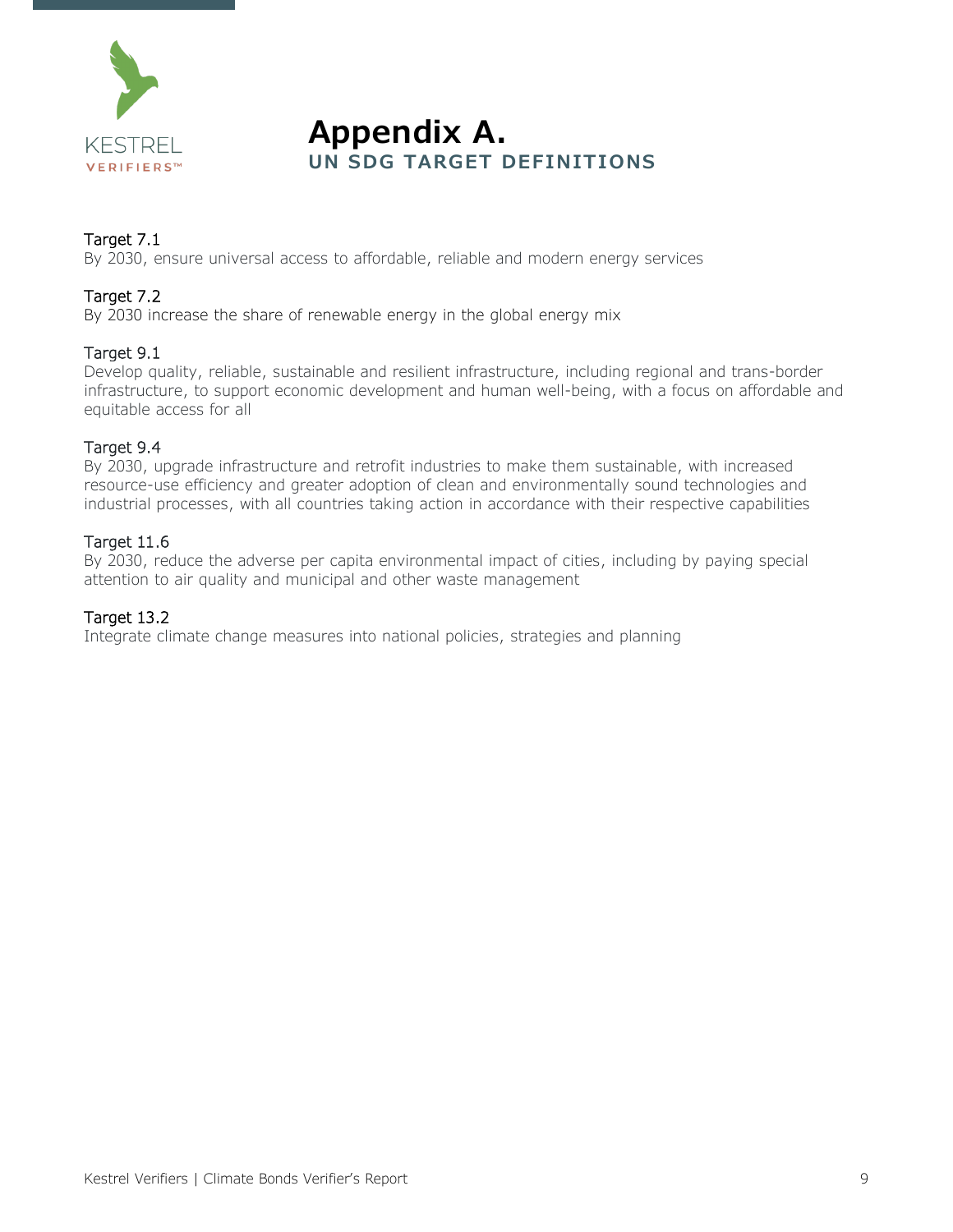



#### The Clean Energy Project

The structured financing of the Series 2021A Bonds will support MCE's Clean Energy Project, which involves the procurement of long-term renewable electricity supply at competitive prices. Upon the execution of the Clean Energy Purchase Contract, Marin Clean Energy will assign at least three solar power purchase agreements (PPAs) through a subsidiary of Goldman Sachs; J. Aron & Company LLC.

*Table 1. MCE's Proposed Solar PPA's Under the Clean Energy Purchase Contract*

| <b>PPA Seller</b>         | Type  | COD       | Term     | <b>MW</b> |
|---------------------------|-------|-----------|----------|-----------|
| Antelope Expansion 2, LLC | Solar | 9/1/2018  | 20 years | 105       |
| Great Valley Solar 1, LLC | Solar | 9/30/2018 | 15 years | 100       |
| Little Bear Solar 5, LLC  | Solar | 9/1/2020  | 20 years | 50        |